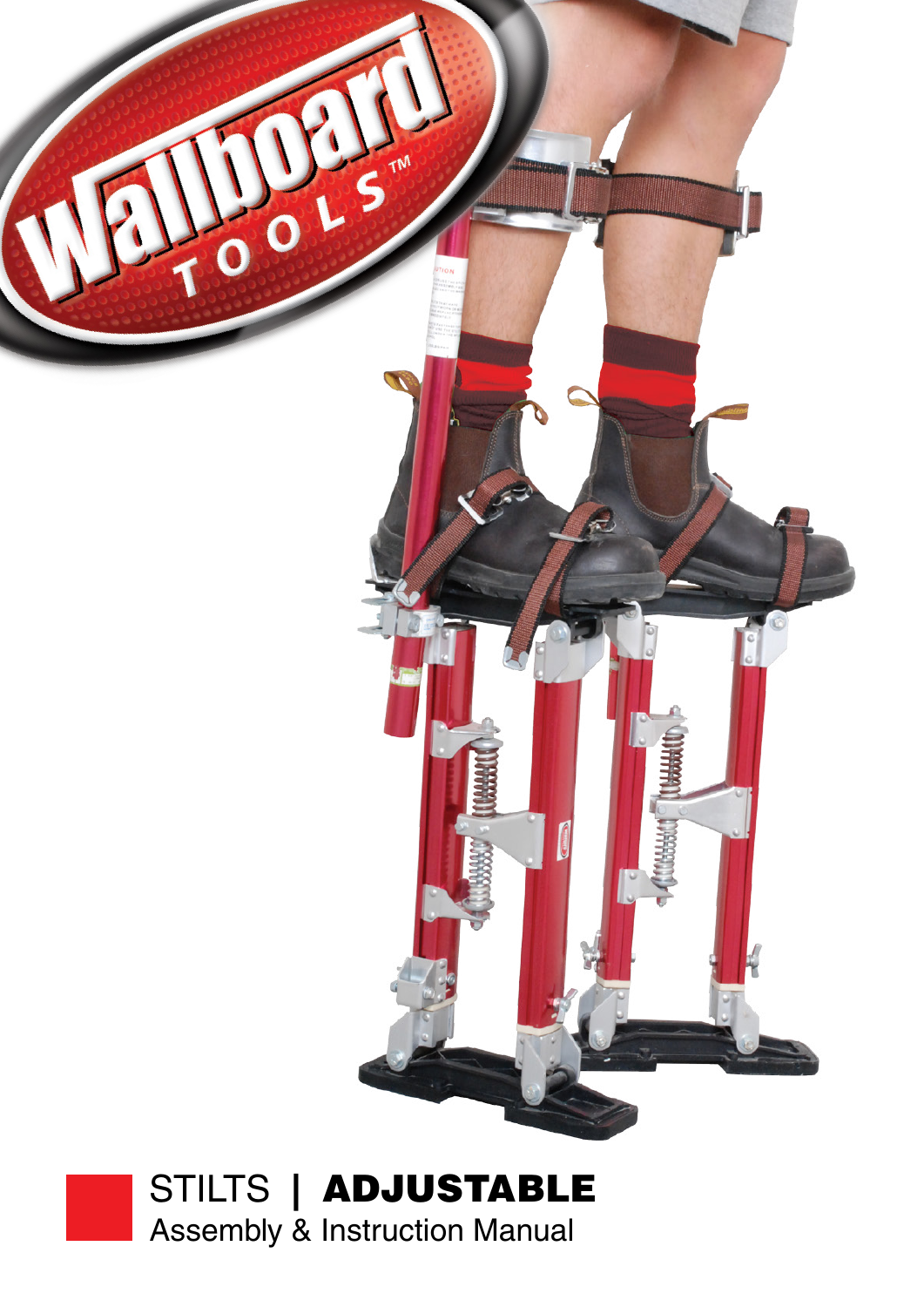## Please read carefully before assembly and use, it is essential to your product.

#### Assembly

- 1. Loosen tube clamps.
- 2. Insert lower strut tubes up through the bottom of the tube clamps.
- 3. Attach lower strut tubes to the inter-lock bracket.
- 4. Connect with attached cap screw & nylon lock nut. Tighten well when assembly is complete.
- 5. Slide the upper strut tubes down over the lower strut tubes and through the tube clamps. Position so the leg bands are just above the large portion of the leg calves.
- 6. Position the tube clamps in the clamp bracket slots, according to your calf size, so the stilts will stand straight when mounted, and tightened well. Attach the heel brackets to the footplates.

# Operating Cautions

#### 1. Strap Tightening

- The six holes in the footplate are used to adjust the distance between the footplate and the heel bracket.
- Buckle leg straps first, and then buckle arch and toe straps when wearing.
- Unbuckle arch and toe straps first then unbuckle leg straps when dismounting.

#### 2. Forward / Backward Balance

- If stilts lean forward, loosen the tube clamps and rotate the leg-bands & strut tubes toward the rear, and tighten clamps. This adjustment is to ensure proper forward/backward balance. The balance of stilts is controlled by its middle part of the spring assembly. Any artificial forward or backward pitch will destroy the balance. Never bend leg bands.
- If your body leans forward when you are using the stilts, please adjust the spring adjuster on the lower coil spring.
- If your body leans backward, please adjust the spring adjuster on the upper coil spring.
- The clamp brackets beside the tube clamps are used to keep the balance of the stilts. Clamp brackets can also be adjusted to make the stilts suitable for the thickness of its shank.

#### 3. Height Adjustment

- Position the side pole holder in the side pole bracket slots according to your calf size so the stilts will stand straight when mounted.
- Remove wing bolts. Evenly raise the stilt legs to the desired height, align the wing bolt with holes in the legs and extension tubes, install wing bolts, and tighten well.

Inspect Before Use

Make certain the stilts are free of any sign of damage or excessive wear, and that all nuts and bolts are tight. Special attention should be given to the strut tube assemblies and wing bolts in this respect.

Make certain that each step completely clears the floor, never drag or shuffle your feet. Don't work in or around loose wire, rope, electrical cords, paper stacks, broken glass, conduit etc.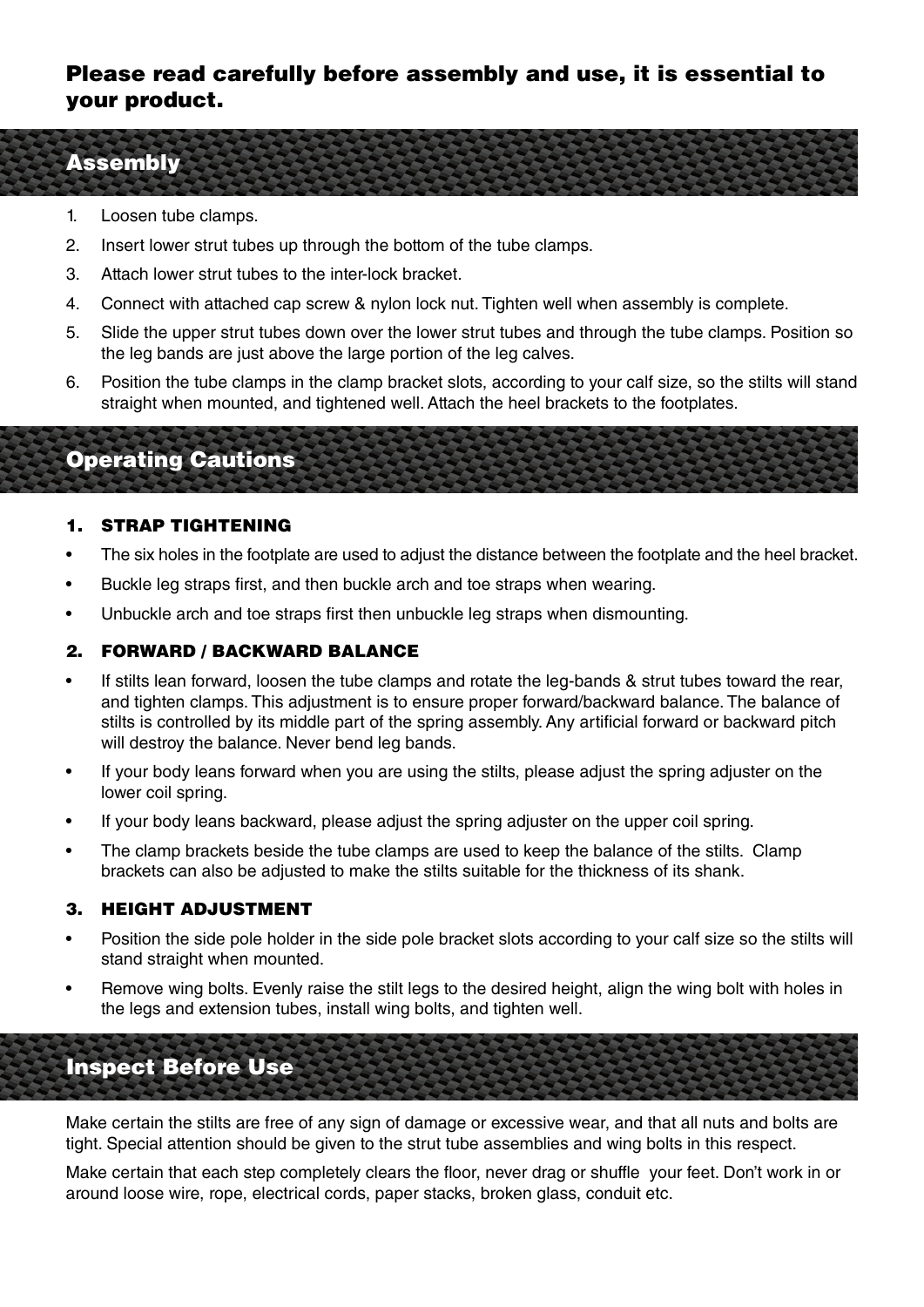# Walking

#### 1. LEARNING TO WALK

**IMPORTANT** – Read the do's and don'ts for the use of Wallboard Stilts to assist in developing safe work habits before you attempt to learn to walk with them. Remember in order to develop safe work habits, it is very important that you observe the do's and dont's as you learn to walk on and use you Wallboard Stilts. Select a clear and level area (preferably near a wall) but away from doors, floor vents, stairwells, windows etc. With the help of a colleague, mount your Wallboard Stilts and take slow deliberate short steps while keeping your stilts well apart. Make certain that each step completely clears the floor, as you must never drag or shuffle your feet. While assisted, walk slowly back and forth numerous times making a U turn to reverse your direction. Repeat walking back and forth until you develop a "feel" for the stilts. Practice walking until you feel secure and are able to walk unassisted.

#### 2. ADJUSTMENT FOR WALKING

 If you have a tendency to lean forward or backward while walking on Wallboard Stilts, you should adjust the action springs. Make the following adjustments with the help of a colleague, or after removing your stilts. To correct leaning forward whilst walking, tighten the upper spring adjuster. To correct leaning backwards whilst walking, tighten the lower spring adjuster. It should not be necessary to tighten both upper and lower spring adjusters at the same time for any given individual. Never tighten adjusters more than 1/5 of the way down, or approximately 15 turns (4 full revolutions) as it will limit the stilts action and impose excess stresses on the component.



#### 3. WALKING PRECAUTIONS

**IMPORTANT** – Always take short, deliberate, distinct steps and walk with your stilts apart.

 Large or over-extended steps can cause the action springs to bottom out and place excess stress on the stilt components. Excess stress could drastically reduce the life of the stilts or result in component damage. If you walk on Wallboard Stilts in such a way that the action springs are repeatedly compressed solid, you are abusing them and using them beyond the scope of their intended purpose and load limit. If you need to step sideways, practice this movement with extreme caution. Look where your next step will be, raise your stilt well clear of the floor, then place the stilt on the ground. Make certain that you practice this distinct movement until you can do it safely.

### Working

#### 1. BEFORE YOU WORK

 You should not attempt to perform work on Wallboard Stilts until you have spent considerable time practicing and becoming proficient on them.You should feel very comfortable, confident, and at ease while using them. Do not work on Wallboard Stilts until you have read and are willing to observe these instructions on the use of them, including the do's and dont's.

#### 2. INSPECT BEFORE USE

 Inspect your stilts before each use. Make certain the stilts are free of any sign of damage or excessive wear, and that all nuts and bolts are tight. Special attention should be given to the entire strut tube assemblies and wing-bolts in this respect. Keep all labels legible.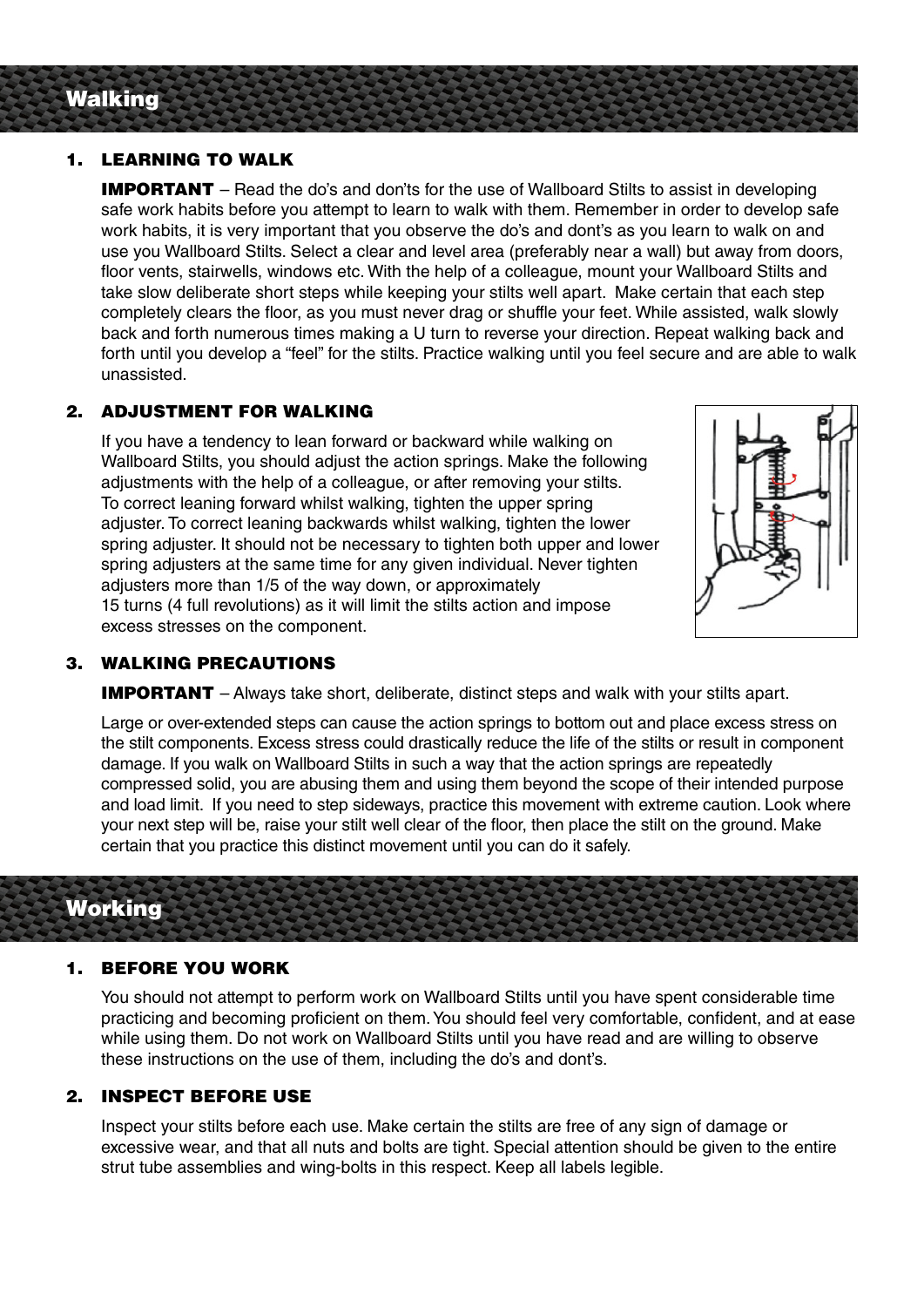## **Maintenance**

#### 1. LUBRICATION

 In order to keep your Wallboard Stilts operating freely, it is necessary to keep the "action" components reasonably clean and free from dents or burrs. (Action components are those that pivot, slide, telescope etc). Lubricate the "action" components lightly with a silicone spray or white graphite powder. Do not use lubricating products that remain wet and attract grit. Make sure soles are kept free of lubricants or any foreign matter which could cause loss of traction.

#### 2. REPLACEMENT PARTS

 All Wallboard Stilt components are replaceable. Determine the stilts model and size (out-lined below) then refer to the parts list on page 7. Contact your dealer for parts needs.

# Do's and Don'ts for the Use of Wallboard Stilts

#### DO'S

- Do...inspect stilts thoroughly before use, making sure that the structure is free of any sign of damage, that there is no excessive wear at the connection points, and that all bolts are tight. Special attention should be given to the entire strut tube assemblies and wing bolts in this respect.
- Do...replace any damaged or excessively worn stilt components before use.
- Do...fasten the upper leg strap firmly when putting on stilts.
- Do...remove anything from the soles which could cause loss of traction.
- Do...keep all straps tightly fastened and secured.
- Do...remove stilts to adjust them unless assisted by another person.
- Do...take short and distinct steps, making sure that the stilts are raised well clear of floor with each step. (Your stride may be lengthened as you become more confident)
- Do...walk forward only, making a "U" turn to reverse your direction.
- Do...keep stilts adjusted properly.
- Do...always look where your stepping.
- Do...walk only on suitable hard surface and level terrain.
- Do...cover or guard floor openings, stairwells etc.
- Do...remove stilts when climbing or descending stairs.
- Do...receive assistance when retrieving objects from the floor.
- Do...be cautious when working around low profile furniture and fixtures, pipes, protrusions etc.
- Do...disconnect upper leg straps last when removing stilts.

#### DON'TS

Don't...wear stilts without reading the useage instructions.

Don't...wear stilts that are uncomfortable or not correctly adjusted.

Don't...wear stilts without having properly inspected them.

Don't...wear stilts that have damaged, excessively worn or modified components.

- Don't...walk on oily or otherwise slippery surfaces.
- Don't...walk on sandy, rocky, uneven, muddy or excessively soft terrain.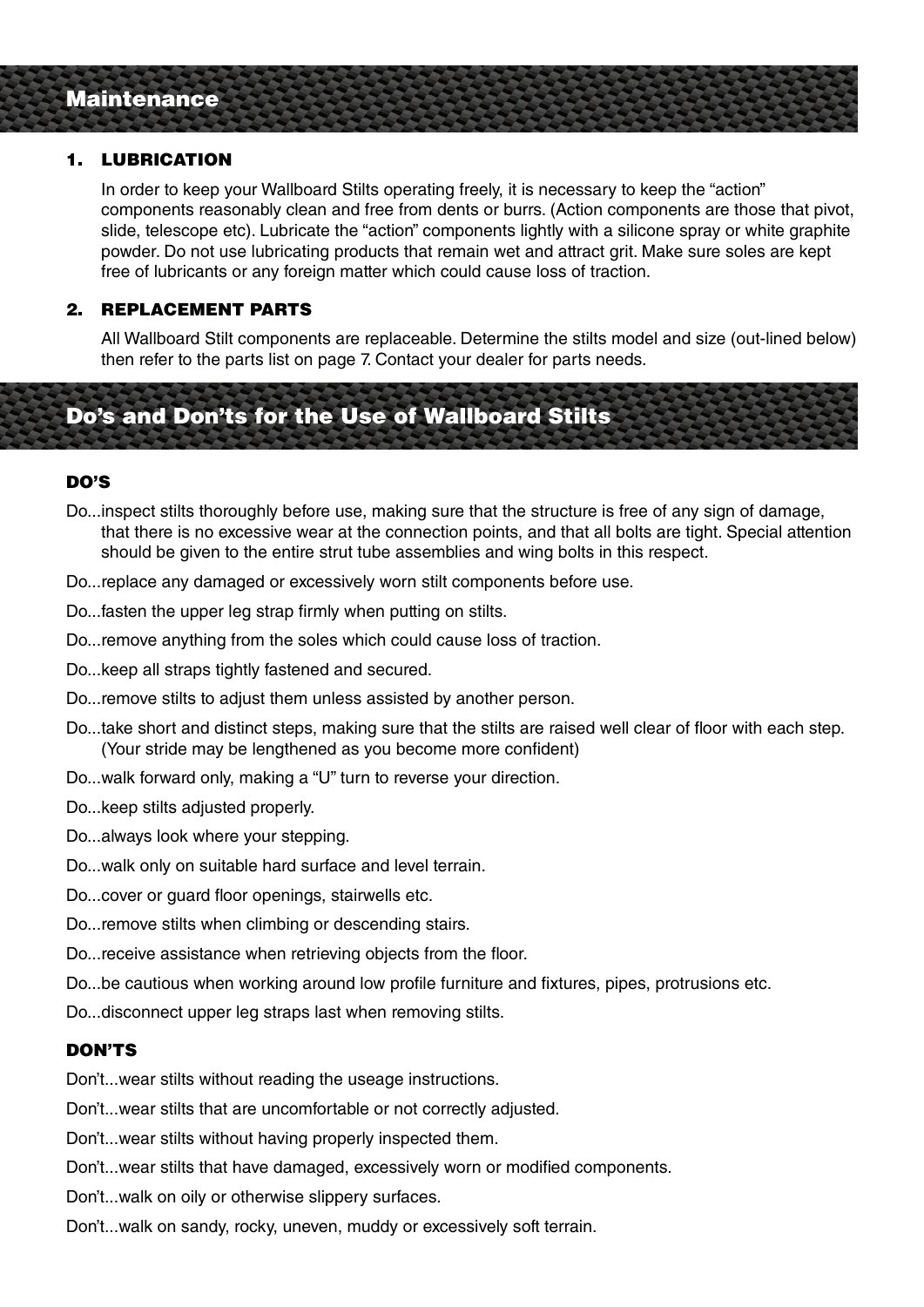Don't...work around uncovered floor openings, stairwells etc.

Don't...work in or around loose wire, rope, electrical cords, paper sacks, broken glass, conduit etc.

Don't...walk on secondary scaffolding, benches, planks, steps, stools etc.

Don't...run or walk fast on stilts.

Don't...pick up objects which are lower than foot level.

Don't...wear stilts that are taller than necessary.

Don't...become so overconfident that you fail to exercise caution.

Don't...lean over desks, files, boxes or other objects while on stilts.

Don't...be irresponsible on stilts.

Don't...wear stilts while under the influence of drugs or alcohol.

Don't...take steps so large that the action springs bottom out.

Don't...modify this product in any manner.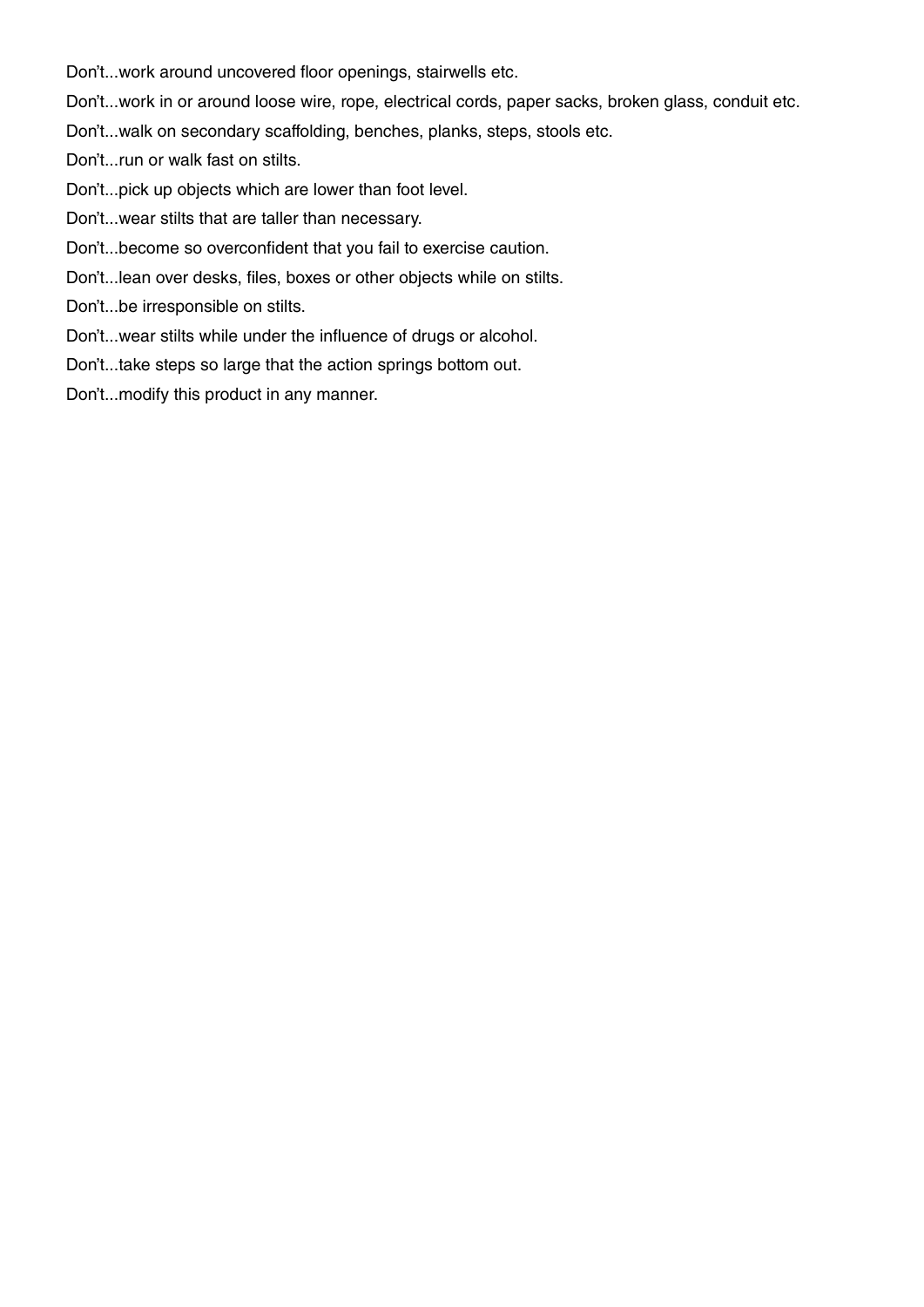# Wallboard Stilts Exploded View

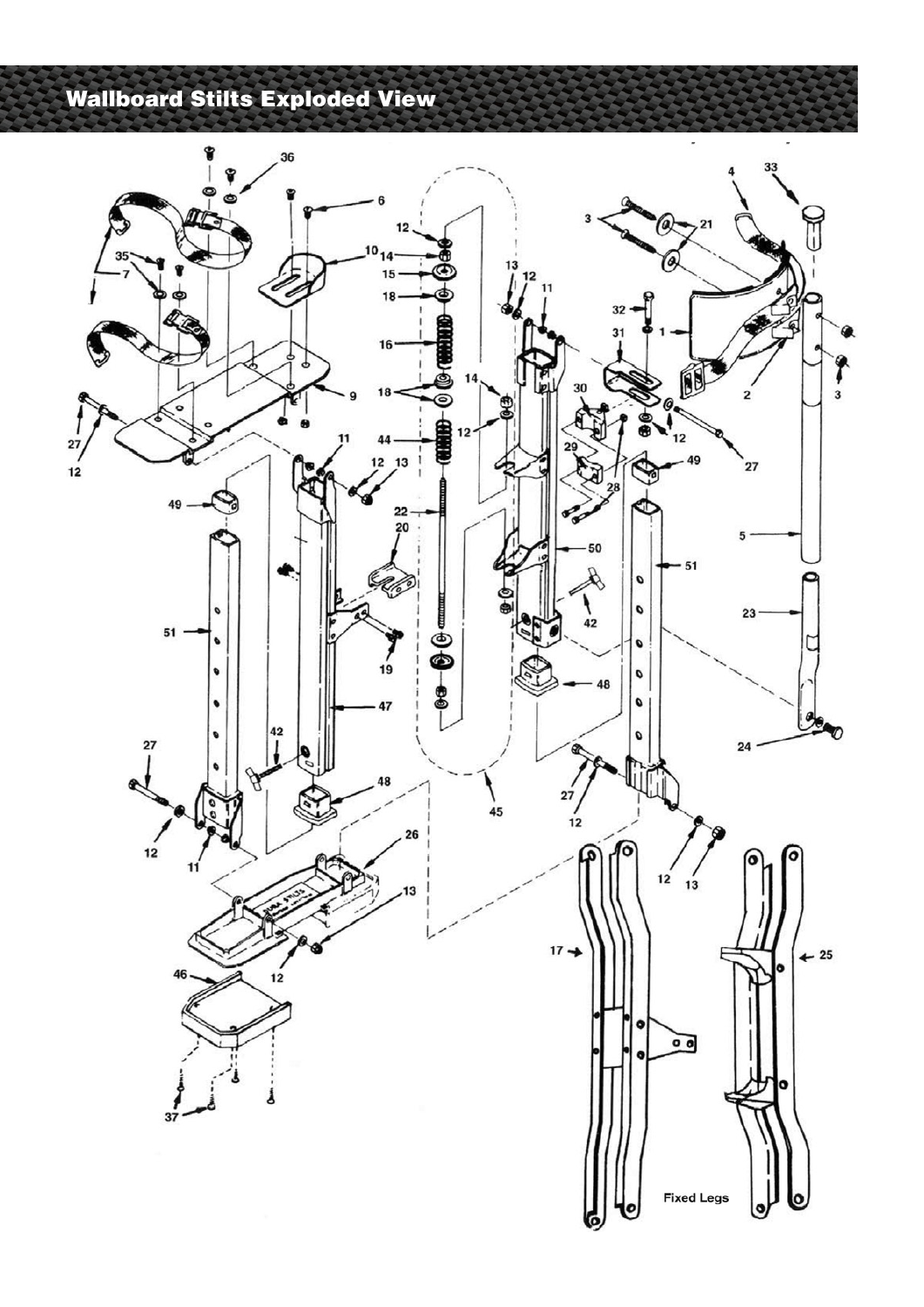# Wallboard Stilts Spare Parts

| <b>CODE</b>   | <b>DESCRIPTION</b>                               |
|---------------|--------------------------------------------------|
| WSP-1         | Leg band with pads                               |
| WSP-2         | Leg band spacer                                  |
| WSP-3         | 1/4"-20*2 1/16" Flat head screw with lock<br>nut |
| WSP-4         | Leg strap with buckle                            |
| WSP-5-1830    | 1 1/8 "Upper strut tube (WS-1830)                |
| WSP-5-2440    | 1 1/8" Upper strut tube (WS-2440)                |
| WSP-6         | No 10 10-24*1/2 Machine screw with nut           |
| WSP-6A        | 1/4"-20*3/16 Nylon lock nut                      |
| WSP-7         | Arch strap with buckle                           |
| WSP-9         | Nylon foot plate                                 |
| <b>WSP-10</b> | Adjustable heel bracket                          |
| <b>WSP-11</b> | Nylon leg bearing                                |
| <b>WSP-12</b> | 1/4" Flat washer                                 |
| <b>WSP-13</b> | 1/4"-20*H8 Nylon lock nut                        |
| <b>WSP-14</b> | 1/4"-20*H5 Hex nut                               |
| <b>WSP-15</b> | Spring adjuster                                  |
| <b>WSP-16</b> | Upper coil spring (dark brown)                   |
| <b>WSP-17</b> | 3/4"*7/32" Strap mounting metal plate            |
| <b>WSP-18</b> | 3/8" Self treading screw                         |
| <b>WSP-19</b> | 3/8" Self threading screw                        |
| <b>WSP-20</b> | Spring divider                                   |
| <b>WSP-21</b> | 1 2/16"*5/16"*1/16" Large leg band<br>washer     |
| <b>WSP-22</b> | 1/4"-20*8" Threaded stud                         |
| WSP-23-1830   | Inter-lock 1"0.D lower strut tube (WS-<br>1830)  |
| WSP-23-2440   | Inter-lock 1"0.D lower strut tude (WS-<br>2440)  |
| <b>WSP-24</b> | 1/4"-20*1 9/16" Half-threaded cap screw          |
|               |                                                  |

| <b>CODE</b>       | <b>DESCRIPTION</b>                                         |
|-------------------|------------------------------------------------------------|
| <b>WSP-26</b>     | Nylon floor plate                                          |
| <b>WSP-27</b>     | 1/4"-20*3 1/8" Cap screw                                   |
| <b>WSP-29</b>     | Round-lock tube clamp left                                 |
| <b>WSP-30</b>     | Round-lock tube clamp right                                |
| <b>WSP-31</b>     | Metal clamp bracket 2mm                                    |
| <b>WSP-33</b>     | Upper strut tube clamp plug                                |
| <b>WSP-35</b>     | Strap mounting screw                                       |
| <b>WSP-36</b>     | Strap washer                                               |
| <b>WSP-37</b>     | Sole mounting screw                                        |
| <b>WSP-38</b>     | Strap mounting nylon sleeve                                |
| <b>WSP-42</b>     | 1/4"-20*1 9/16" Wing bolt                                  |
| <b>WSP-44</b>     | Lower coil spring (Zinc plated)                            |
| <b>WSP-45</b>     | Entire spring assembly                                     |
| <b>WSP-46</b>     | Replacment sole with screws                                |
| <b>WSP-48</b>     | Downward large nylon sleeve                                |
| <b>WSP-49</b>     | Upward small nylon sleeve                                  |
| WSP-50-18F        | Inter-lock front outward leg extension<br>(WS-1830)        |
| <b>WSP-50-18L</b> | Inter-lock rear outward Leg extension left<br>$(WS-1830)$  |
| <b>WSP-50-18R</b> | Inter-lock rear outward Leg extension right<br>(WS-1830)   |
| <b>WSP-50-24F</b> | Inter-lock front outward leg extension<br>(WS-2440)        |
| <b>WSP-50-24L</b> | Inter-lock rear outward Leg extension left<br>(WS-2440)    |
| <b>WSP-50-24R</b> | Inter-lock rear outward Leg extension right<br>$(WS-2440)$ |
| WSP-51-1830       | Inner extension tube (WS-1830)                             |
| WSP-51-18I        | Inner leg extension tube (WS-1830)                         |
| WSP-51-2440       | Inner extension tube (WS-2440)                             |
| WSP-51-24I        | Inner leg extension tube (WS-2440)                         |